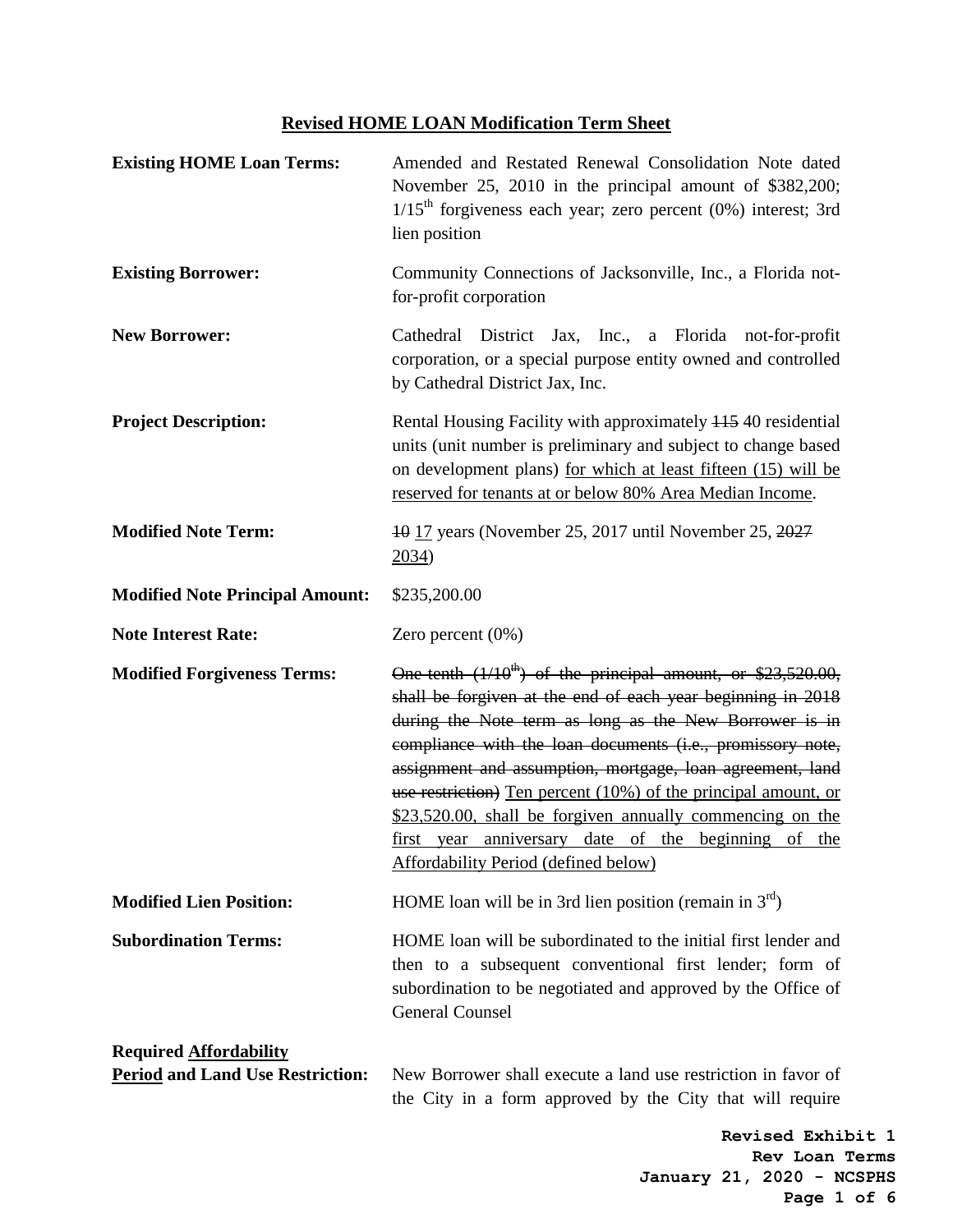|                                      | fifteen percent $(15\%)$ of the Project units to be rented or held<br>available for rental at 80% "Area Median Income" for ten (10)<br>years from the date of New Borrower's loan closing with the<br>initial first lender the Project is issued a certificate of<br>completion ("Affordability Period")                                                                                                                                                                                                                                                                                                                                                     |
|--------------------------------------|--------------------------------------------------------------------------------------------------------------------------------------------------------------------------------------------------------------------------------------------------------------------------------------------------------------------------------------------------------------------------------------------------------------------------------------------------------------------------------------------------------------------------------------------------------------------------------------------------------------------------------------------------------------|
| <b>Project Commencement Date:</b>    | Building permits issued by the City for the Project must be<br>obtained within two $(2)$ three $(3)$ years from the date of the<br>loan closing between New Borrower's subsequent property<br>transfer and the initial first lender                                                                                                                                                                                                                                                                                                                                                                                                                          |
| <b>Project Completion Date:</b>      | Project must be completed within three $(3)$ two $(2)$ years from<br>project commencement date as evidenced by a certificate of<br>occupancy                                                                                                                                                                                                                                                                                                                                                                                                                                                                                                                 |
| <b>Event of Default:</b>             | Any violation of the loan document terms, including, but not<br>limited to, the terms of the promissory note, assignment and<br>assumption agreement, mortgage,<br>modified, loan<br>as<br>agreement, and land use restriction agreement will permit the<br>City to declare all outstanding amounts under the note<br>immediately due and payable and/or exercise its rights and<br>remedies under its mortgage, subject to the terms of any<br>subordination agreement, in addition to any other remedies<br>available under the loan documents                                                                                                             |
| <b>Other Conditions:</b>             | New Borrower shall be required to execute an assignment and<br>assumption agreement, loan agreement, promissory note, and<br>land use restriction agreement pursuant to this term sheet and<br>such other documents that may be reasonably required in a<br>form approved by the City                                                                                                                                                                                                                                                                                                                                                                        |
| <b>Subsequent Property Transfer:</b> | Property may not be transferred without the prior written<br>consent of the City. City may approve a transfer of the<br>Property to a for profit entity ("subsequent transferee")<br>without further City Council approval subject to such for<br>profit entity executing an assignment and assumption,<br>promissory note, loan agreement and such other loan<br>modification documents in a form approved by the City. The<br>subsequent transferee shall be required to assume the existing<br>outstanding principal balance on the HOME Loan at the time<br>of transfer. The New Borrower shall transfer the Property on<br>or before December 31, 2020. |

**Revised Exhibit 1 Rev Loan Terms January 21, 2020 - NCSPHS Page 2 of 6**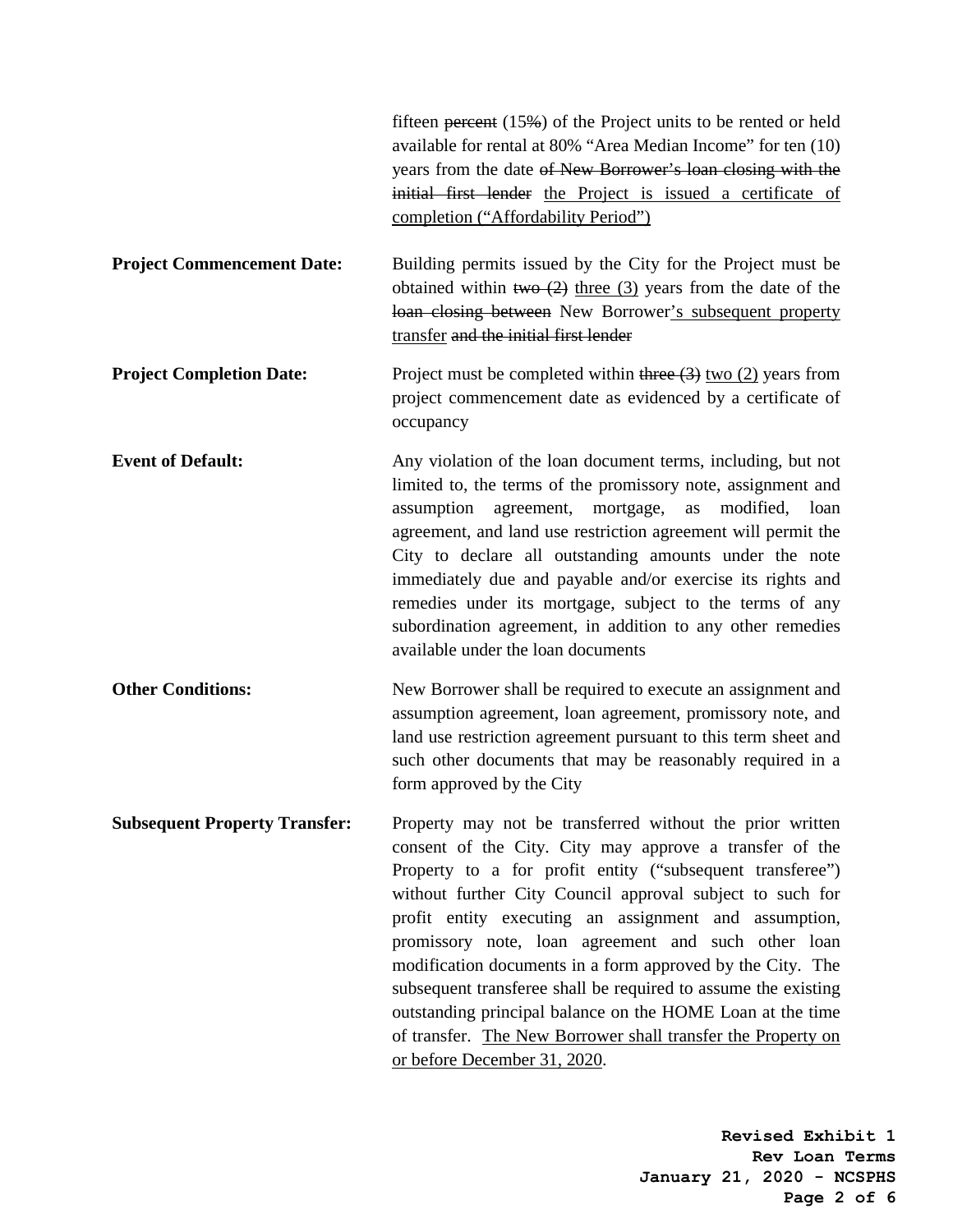| <b>Title Insurance:</b>                 | New Borrower (and any subsequent transferee assuming the       |
|-----------------------------------------|----------------------------------------------------------------|
|                                         | HOME loan) shall provide the City with a loan policy from a    |
|                                         | national title insurance company insuring the City's mortgage  |
|                                         | as a third lien position subjected to permitted encumbrances   |
|                                         | as approved by the City                                        |
| <b>Loan Modification Closing Costs:</b> | New Borrower (and any subsequent transferee assuming the       |
|                                         | HOME loan) shall pay all loan closing modification costs,      |
|                                         | including, but not limited to, recording fees, title insurance |
|                                         | fees, attorneys fees and documentary stamp taxes, if any       |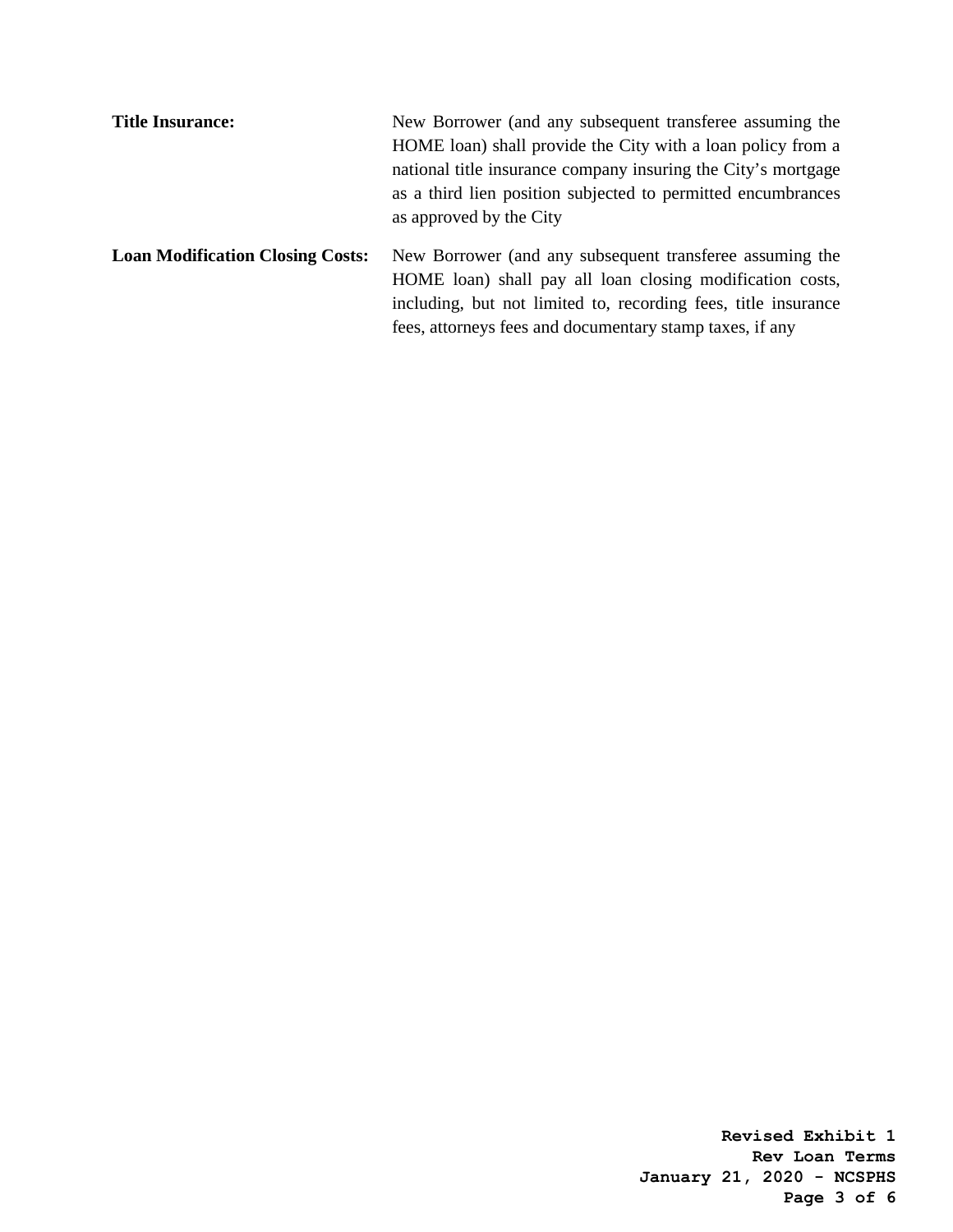## **Revised SHIP LOAN Modification Term Sheet**

| <b>Existing SHIP Loan Terms:</b>        | Amended and Restated Renewal Note dated November 25,<br>2010 in the principal amount of \$218,204.86; 1/15 <sup>th</sup><br>forgiveness each year; zero percent $(0%)$ interest; $1st$ lien<br>position                                                                                                                                                                                                                                                                                                                                                   |
|-----------------------------------------|-----------------------------------------------------------------------------------------------------------------------------------------------------------------------------------------------------------------------------------------------------------------------------------------------------------------------------------------------------------------------------------------------------------------------------------------------------------------------------------------------------------------------------------------------------------|
| <b>Existing Borrower:</b>               | Community Connections of Jacksonville, Inc., a Florida not-<br>for-profit corporation                                                                                                                                                                                                                                                                                                                                                                                                                                                                     |
| <b>New Borrower:</b>                    | District Jax, Inc., a Florida not-for-profit<br>Cathedral<br>corporation, or a special purpose entity owned and controlled<br>by Cathedral District Jax, Inc.                                                                                                                                                                                                                                                                                                                                                                                             |
| <b>Project Description:</b>             | Rental Housing Facility with approximately 445 40 residential<br>units (unit number is preliminary and subject to change based<br>on development plans) for which at least fifteen (15) will be<br>reserved for tenants at or below 80% Area Median Income.                                                                                                                                                                                                                                                                                               |
| <b>Modified Note Term:</b>              | 40 17 years (November 25, 2017 until November 25, 2027<br>2034)                                                                                                                                                                                                                                                                                                                                                                                                                                                                                           |
| <b>Modified Note Principal Amount:</b>  | \$134,279.91                                                                                                                                                                                                                                                                                                                                                                                                                                                                                                                                              |
| <b>Note Interest Rate:</b>              | Zero percent (0%)                                                                                                                                                                                                                                                                                                                                                                                                                                                                                                                                         |
| <b>Modified Forgiveness Terms:</b>      | One tenth $(1/10^{th})$ of the principal amount, or \$13,427.99,<br>shall be forgiven at the end of each year beginning in 2018<br>during the Note term as long as the New Borrower is in<br>compliance with the loan documents (i.e., promissory note,<br>assignment and assumption, mortgage, loan agreement, land<br>use restriction) Ten percent (10%) of the principal amount, or<br>\$13,427.99, shall be forgiven annually commencing on the<br>first year anniversary date of the beginning of the<br><b>Affordability Period (defined below)</b> |
| <b>Modified Lien Position:</b>          | SHIP loan will be in $2nd$ lien position                                                                                                                                                                                                                                                                                                                                                                                                                                                                                                                  |
| <b>Subordination Terms:</b>             | SHIP loan will be subordinated to the initial first lender and<br>then to a subsequent conventional first lender; form of<br>subordination to be negotiated and approved by the Office of<br><b>General Counsel</b>                                                                                                                                                                                                                                                                                                                                       |
| <b>Required Affordability</b>           |                                                                                                                                                                                                                                                                                                                                                                                                                                                                                                                                                           |
| <b>Period and Land Use Restriction:</b> | New Borrower shall execute a land use restriction in favor of<br>the City in a form approved by the City that will require                                                                                                                                                                                                                                                                                                                                                                                                                                |

**Revised Exhibit 1 Rev Loan Terms January 21, 2020 - NCSPHS Page 4 of 6**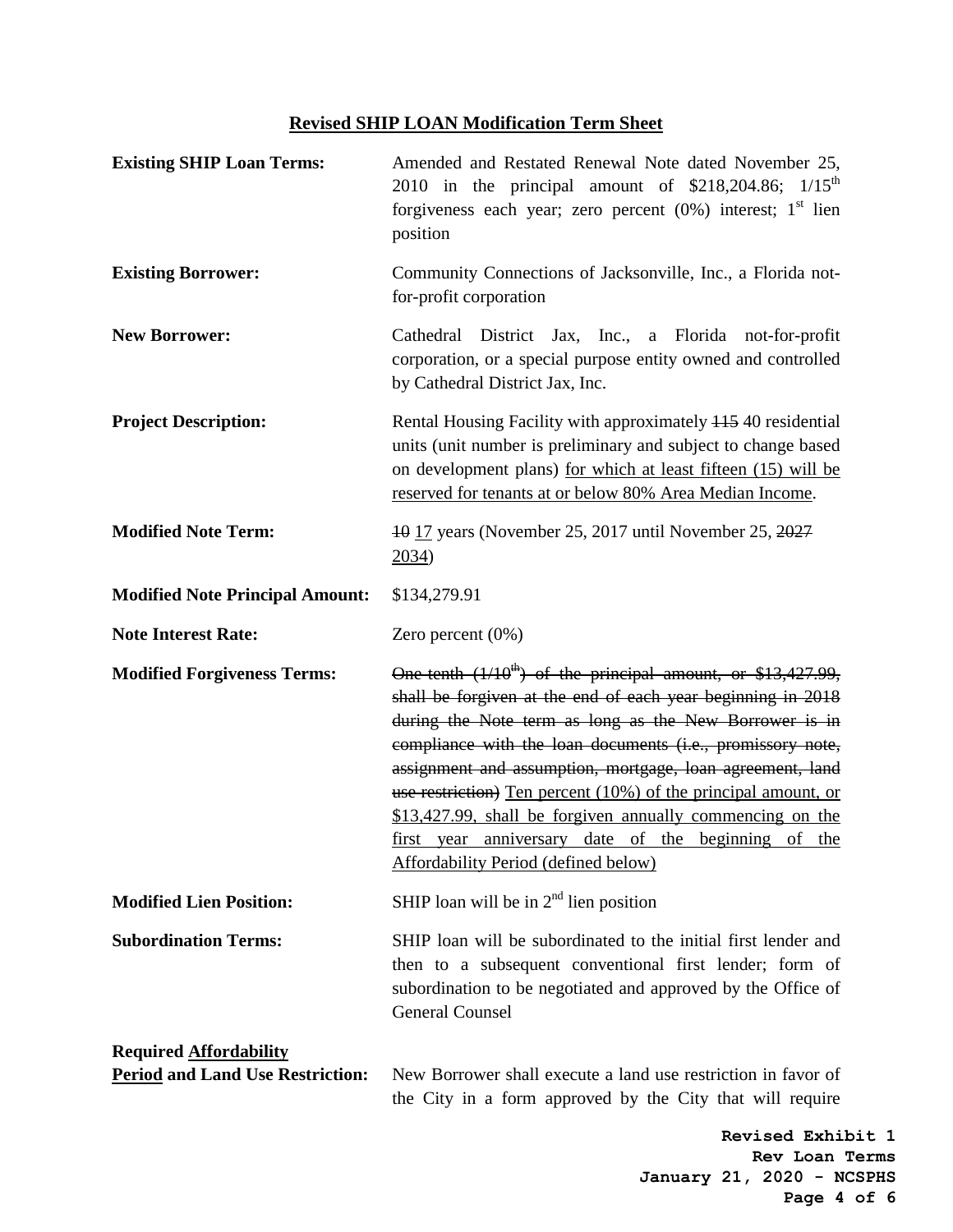|                                      | fifteen $\frac{\text{percent}}{\text{4}}$ (15%) of the Project units to be rented or held<br>available for rental at 80% "Area Median Income" for ten (10)<br>years from the date of New Borrower's loan closing with the<br>initial first lender the Project is issued a certificate of<br>completion ("Affordability Period")                                                                                                                                                                                                                                                                                                                              |
|--------------------------------------|--------------------------------------------------------------------------------------------------------------------------------------------------------------------------------------------------------------------------------------------------------------------------------------------------------------------------------------------------------------------------------------------------------------------------------------------------------------------------------------------------------------------------------------------------------------------------------------------------------------------------------------------------------------|
| <b>Project Commencement Date:</b>    | Building permits issued by the City for the Project must be<br>obtained within two $(2)$ three $(3)$ years from the date of the<br>loan closing between New Borrower's subsequent property<br>transfer and the initial first lender                                                                                                                                                                                                                                                                                                                                                                                                                          |
| <b>Project Completion Date:</b>      | Project must be completed within three $(3)$ two $(2)$ years from<br>project commencement date as evidenced by a certificate of<br>occupancy                                                                                                                                                                                                                                                                                                                                                                                                                                                                                                                 |
| <b>Event of Default:</b>             | Any violation of the loan document terms, including, but not<br>limited to, the terms of the promissory note, assignment and<br>assumption agreement, mortgage,<br>modified, loan<br>as<br>agreement, and land use restriction agreement will permit the<br>City to declare all outstanding amounts under the note<br>immediately due and payable and/or exercise its rights and<br>remedies under its mortgage, subject to the terms of any<br>subordination agreement, in addition to any other remedies<br>available under the loan documents                                                                                                             |
| <b>Other Conditions:</b>             | New Borrower shall be required to execute an assignment and<br>assumption agreement, loan agreement, promissory note, and<br>land use restriction agreement pursuant to this term sheet and<br>such other documents that may be reasonably required in a<br>form approved by the City                                                                                                                                                                                                                                                                                                                                                                        |
| <b>Subsequent Property Transfer:</b> | Property may not be transferred without the prior written<br>consent of the City. City may approve a transfer of the<br>Property to a for profit entity ("subsequent transferee")<br>without further City Council approval subject to such for<br>profit entity executing an assignment and assumption,<br>promissory note, loan agreement and such other loan<br>modification documents in a form approved by the City. The<br>subsequent transferee shall be required to assume the existing<br>outstanding principal balance on the SHIP Loan at the time of<br>transfer. The New Borrower shall transfer the Property on or<br>before December 31, 2020. |

**Revised Exhibit 1 Rev Loan Terms January 21, 2020 - NCSPHS Page 5 of 6**